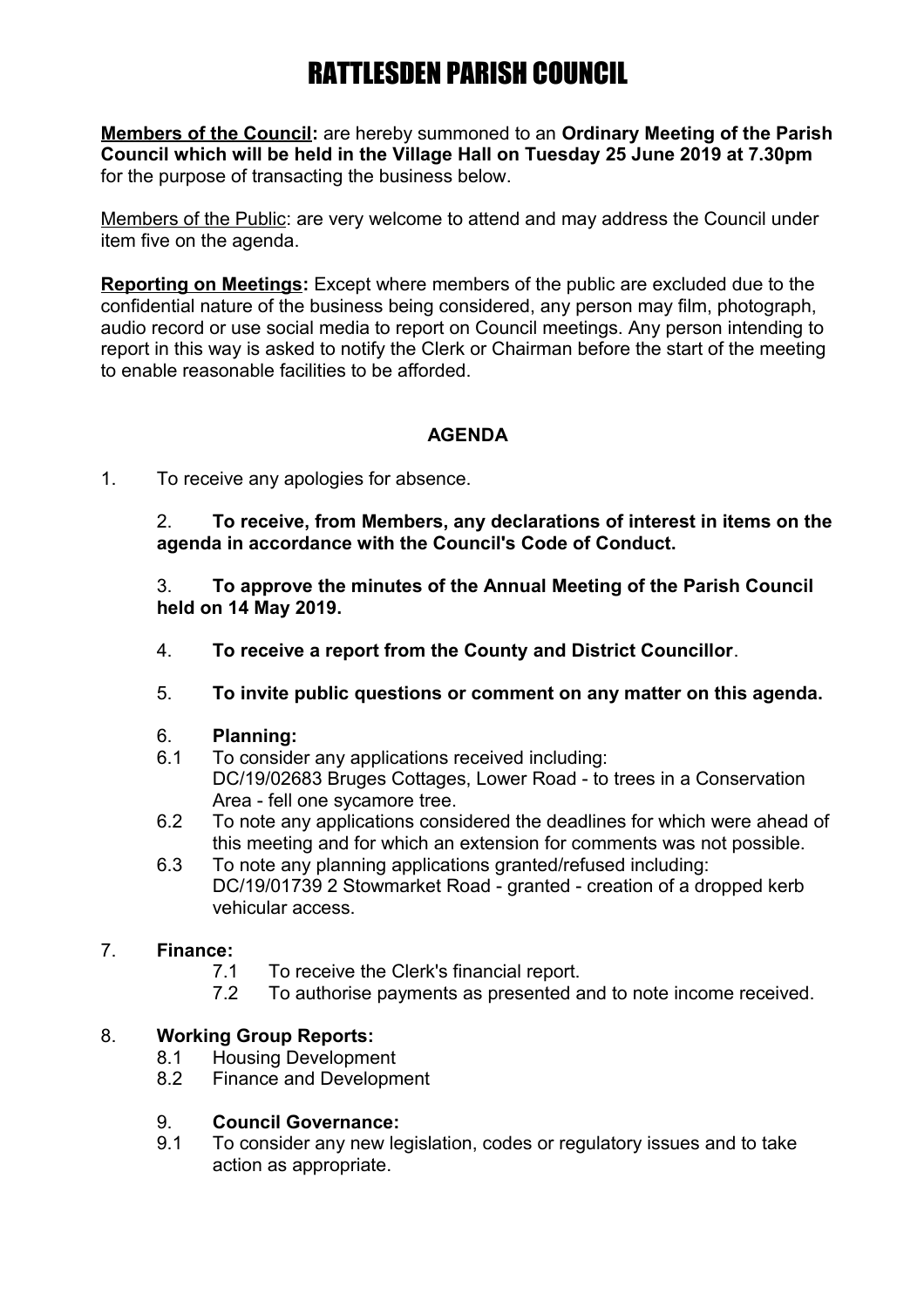9.2 To determine if any Council decisions or actions impact upon its risk register, policies and/or internal controls.

#### 10.**Rattlesden Village Hall Management Committee:**

To appoint a new member to represent the Council.

#### 11. **Correspondence:**

To consider the list of correspondence received and to take action as appropriate.

#### 12. **Matters to be brought to the attention of the Council either for information or for inclusion on the agenda of a future Ordinary Meeting.**

#### 13. **Next Meeting:**

To note that the next Ordinary Meeting of the Parish Council is scheduled for Tuesday 30 July in the Village Hall beginning at 7.30pm.

Thees

Parish Clerk: Doug Reed, Proper Officer of the Council

Address: Second Thoughts, Church Road, Elmswell IP30 9DY Tel: 07843850018 E-mail: [rattlesdenpc@live.co.uk](mailto:rattlesdenpc@live.co.uk)

Published: 18 June 2019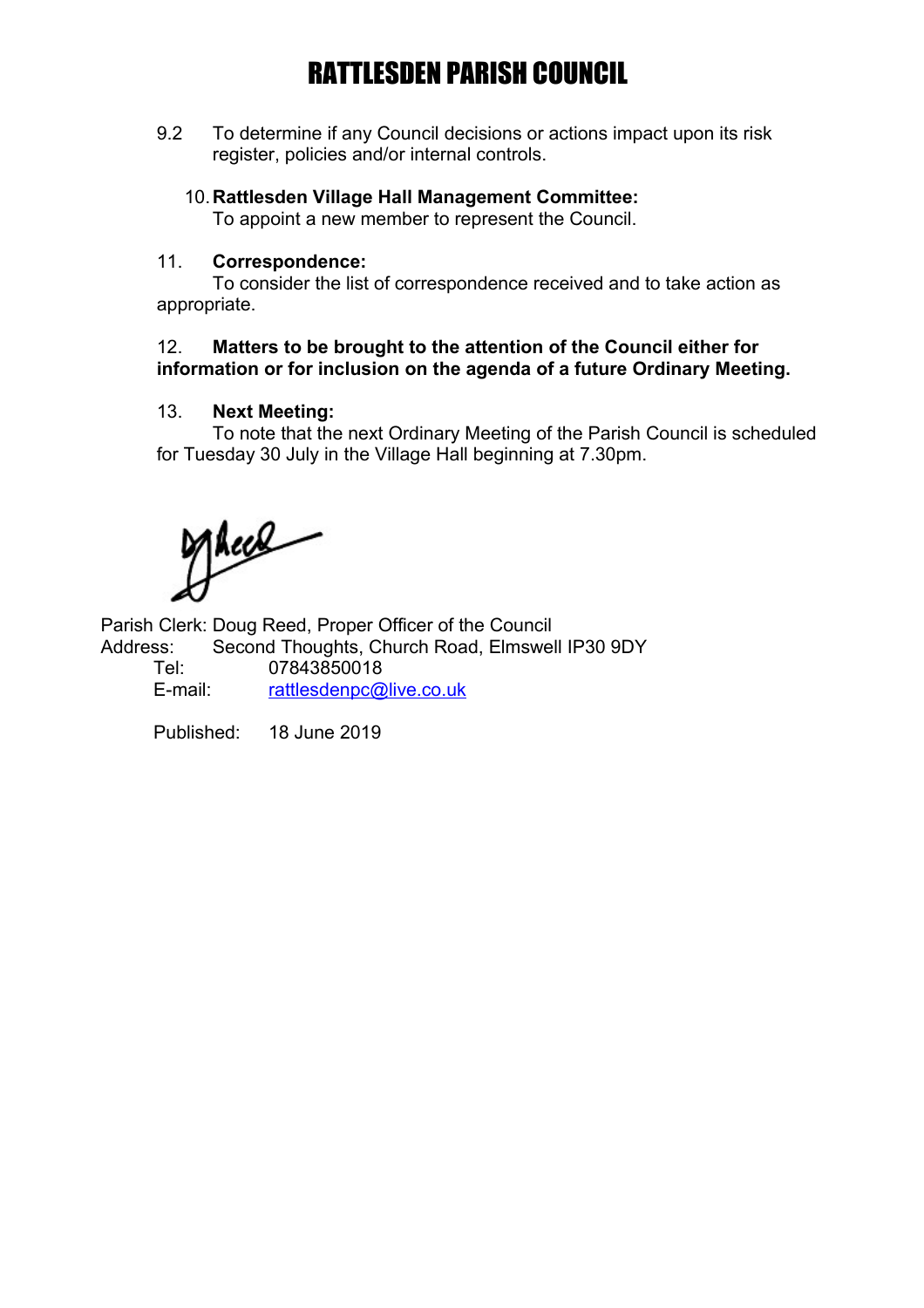## **Report to the Ordinary Meeting of 25 June 2019**

### **Agenda Item 11: Correspondence Received**

For more information on any item listed below (not otherwise circulated) or you require a copy of any correspondence then please do not hesitate to contact the Clerk.

|   | <b>From</b>                                                                                                                            | <b>Subject</b>                                                                                                                                                                                               | <b>Action</b>                                                                                                           |
|---|----------------------------------------------------------------------------------------------------------------------------------------|--------------------------------------------------------------------------------------------------------------------------------------------------------------------------------------------------------------|-------------------------------------------------------------------------------------------------------------------------|
|   |                                                                                                                                        |                                                                                                                                                                                                              |                                                                                                                         |
|   | <b>Suffolk</b><br>Cloud                                                                                                                | Updated regulations relating to<br>the digital accessibility of<br>websites.                                                                                                                                 | Forwarded to<br>Cllr Burn.                                                                                              |
| 2 | Residents,<br>Freedom<br>Camping<br>Club, Cllr<br>Otton,<br>Jo Churchill<br>MP and Mid<br><b>Suffolk</b><br><b>District</b><br>Council | Substantial series of e-mails<br>regarding the Barn Owl Campsite<br>on Felsham Road, its application<br>for certification with the Freedom<br><b>Camping Club and concerns</b><br>regarding the application. | Forwarded to all<br>councillors as<br>matters have<br>developed;<br>otherwise e-<br>mails<br>acknowledged<br>and filed. |
| 3 | <b>Suffolk</b><br>Cloud                                                                                                                | Provision of a Website security<br>certificate.                                                                                                                                                              | Forwarded to<br>Cllr Burn.                                                                                              |
|   | Rattlesden<br>Church of<br>England<br>Primary<br>Academy                                                                               | Copy of the Academy response<br>to planning application<br>DC/19/01604 (Rising Sun Hill).                                                                                                                    | Forwarded to all<br>councillors.                                                                                        |
| 5 | <b>Suffolk</b><br>Highways                                                                                                             | Notification of the intended<br>installation of a 'No Stopping'<br>restriction on the Primary School<br>entrance markings.                                                                                   | Forwarded to all<br>councillors.                                                                                        |
| 6 | Woolpit<br>Health<br>Centre/Patie<br>nts'<br>Participation<br>Group                                                                    | Regarding transport concerns for<br>those residents unable to get to<br>the Health Centre without help.                                                                                                      | Forwarded to all<br>councillors;<br>copied to Cllr<br>Otton.                                                            |
|   | Environment<br>Agency                                                                                                                  | Response regarding concerns<br>about the river and possible<br>erosion.                                                                                                                                      | Forwarded to all<br>councillors.                                                                                        |
| 8 | <b>Suffolk</b><br>Highways                                                                                                             | Progress with regard to the<br>speeding device and locations<br>for the device.                                                                                                                              | Forwarded to all<br>councillors.                                                                                        |
| g | <b>Suffolk</b><br>County                                                                                                               | Information about the launch of<br>the Suffolk Highways self-help                                                                                                                                            | Forwarded to all<br>councillors.                                                                                        |